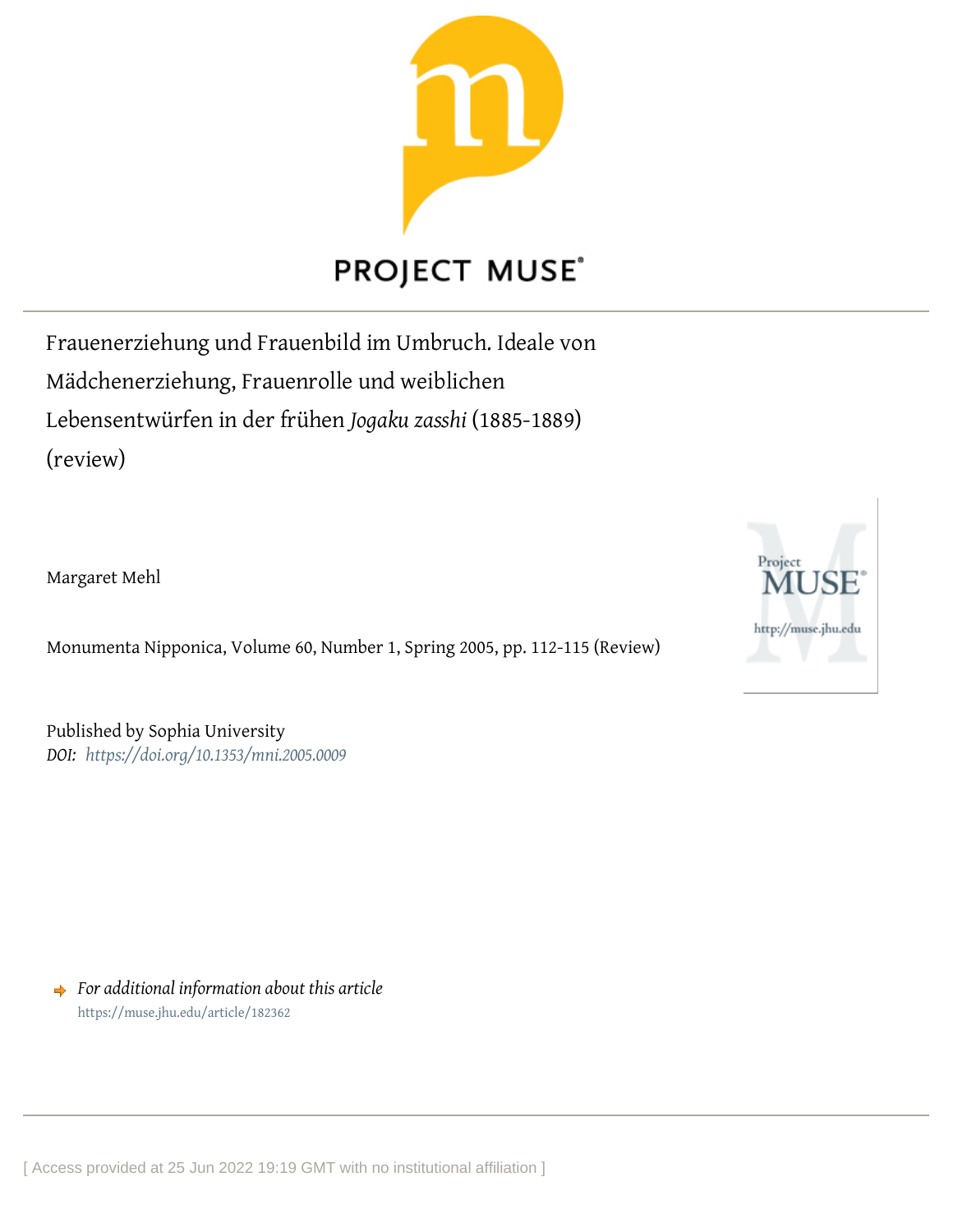

## 112 Monumenta Nipponica 60:1

(seikatsu kaizen) and the discourse about "culture life" (bunka seikatsu) that emerged in the 1920s. As he makes clear, the latter was a much wider discourse than earlier discussion of the *katei*, owing to expanded opportunities for both men and women to acquire a secondary education and markedly increased numbers of salaried whitecollar households. Women's magazines such as the Housewife's Companion participated, as did a growing number of architects who now turned their attention to designing "culture houses" (bunka jūtaku) for middle-class urban and suburban residents. Using architectural drawings and photographs to telling effect, Sand demonstrates how the culture house emerged as a small dwelling combining Western and Japanese elements, suitable for nuclear families. He also documents the insinuation of architects into the house-building process and the responses of traditional craftsmen and geomancers to this challenge to their long-established roles. Finally, and of particular interest to the social historian, he shows how middle-class housewives gradually acquired influence over the "aesthetics of the domestic environment" (p. 345), their homes becoming not only "the site of childrearing and domestic labor" (p. 344), but also a venue for the expression of feminine taste.

Sand acknowledges from the outset that he is dealing with a minority within the population of early twentieth-century Japan. The urban new middle classes on which he focuses were outnumbered by the "old urban middle classes" of shopkeepers and the proprietors of small factories, not to mention the urban working classes and the country's even larger population of farmers, whom he rather problematically refers to as "peasants" throughout the book. He makes a solid case, however, for examining this self-conscious minority and the evolving cultural project in which its members engaged over two generations. Fascinating in itself, that project also forms a basis for understanding the aspirations and behavior of much larger numbers of middleclass Japanese in the postwar era.

Frauenerziehung und Frauenbild im Umbruch. Ideale von Mädchenerziehung, Frauenrolle und weiblichen Lebensentwürfen in der frühen Jogaku zasshi (1885–1889). By Nadja Kischka-Wellhäusser. Munich: Iudicium, 2004. 380 pages. Softcover €34.20.

> MARGARET MEHL University of Copenhagen

Anyone who has used *Jogaku zasshi* for their research and read some of its articles will appreciate the work that has gone into this book and welcome the contribution it makes to our knowledge about the journal and the main force behind it, Iwamoto Yoshiharu (1863–1942). An important source for the early history of the women's movement in Japan, *Jogaku zasshi* has received little attention from Western scholars, and even in Japan research had mostly concentrated on certain aspects rather than the general significance of the journal.

Established in 1885 as the successor to *Jogaku shinshi*, founded the year before and edited by Iwamoto Yoshiharu and Kondō Kenzō (1855–1886), Jogaku zasshi continued until 1904 as the first long-lived women's magazine. Nadja Kischka-Wellhäusser's declared aim is to examine Iwamoto's central ideas regarding female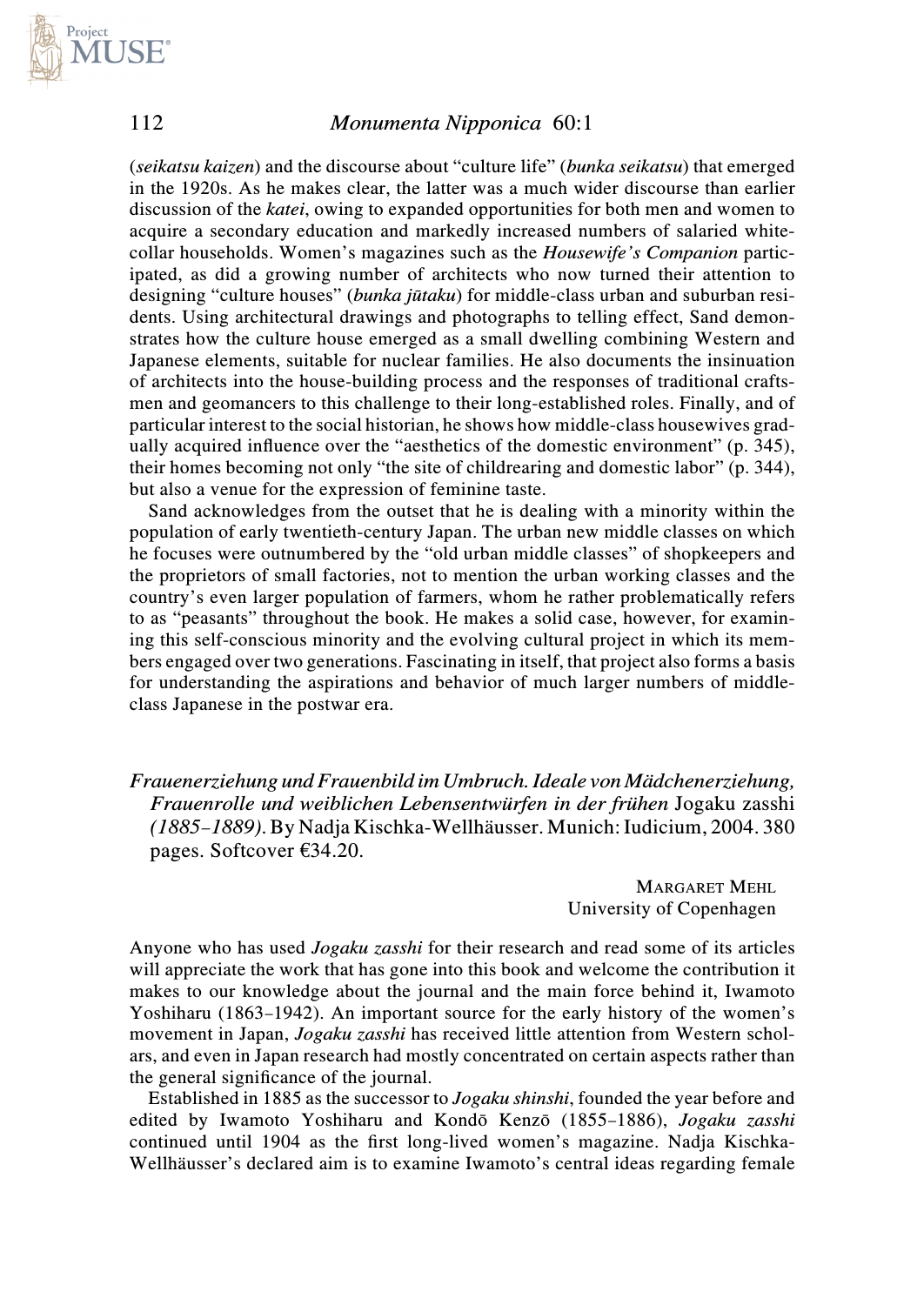education, the family, and women's place in society—themes he discusses in many articles during the early years of Jogaku zasshi. She also explores the role of literature by women in the journal. Although Iwamoto did not explicitly state his views on literature, *Jogaku zasshi* provided an important forum for female contributors. Kischka-Wellhäusser further seeks to delineate the institutional setting of female education and emancipation; Iwamoto was a cofounder of the girl's school Meiji Jogakkô as well as the Tokyo Women's Christian Temperance Association, established in December 1886.

Before she gets to her main themes, however, the author spends nearly one hundred pages providing background information. The first chapter deals with social and intellectual developments in the Edo period. The values of the samurai class became the basis for legal reforms after the Meiji Restoration; the *ie*-structure of samurai families became the legal norm for all of Japanese society. At the same time, different ideas about the role of women were discussed in the early Meiji years, for example by members of the Meirokusha and representatives of the Movement for Freedom and People's Rights. Early female campaigners contributed to the discussions, including Kishida Toshiko, who (as Nakajima Toshiko) later became an important contributor to *Jogaku zasshi*. The information provided as background is hardly new, but it is well summarized; Kischka-Wellhäusser has referred to new research and is critical of received ideas. Since she is writing for a German audience, the inclusion of such general information is useful, as it is not easily accessible in German.

In her third chapter, Kischka-Wellhäusser at last approaches her main subject, Iwamoto Yoshiharu and Jogaku zasshi. She pays particular attention to the influence of Protestant Christianity on his thought and work and to the significance of his combined roles as editor, deputy head (later head) of Meiji Jogakkô, and driving force behind the Tokyo Women's Christian Temperance Association. Iwamoto's views of women's role as expressed in his early writings she describes as seemingly more traditional than those advocated by representatives of the Japanese Enlightenment or the People's Rights movement. Iwamoto lamented the loss of what he called "female virtue" even while showing approval of new rights and more educational opportunities for women. But to his traditional view, typical of his samurai background, he added Western, in particular Christian, concepts of marriage and the role of the housewife and mother. Throughout the chapter, Kischka-Wellhäusser provides extensive information on the context of Iwamoto's activities, on other women's journals at the time Jogaku zasshi was founded, on female education, including missionary schools, and on women's associations. Although this can make it hard to keep track of her main subject, it does give a good idea of the wider historical context, showing how Iwamoto fitted into the general trend.

The fourth and longest chapter finally deals with *Jogaku zasshi* itself and with its female contributors. Kischka-Wellhäusser seeks to show how the journal developed in its early phases. She describes 1889 as a major turning point, because, from that year onwards, the influence of female authors on the journal's character, including Iwamoto's wife, Wakamatsu Shizuko (whom he married that year) became increasingly evident. In 1890 eight women became permanent members of the editorial staff. With this change came a stronger emphasis on literature, particularly literary fiction by women.

To describe in detail the process by which Jogaku zasshi established itself, the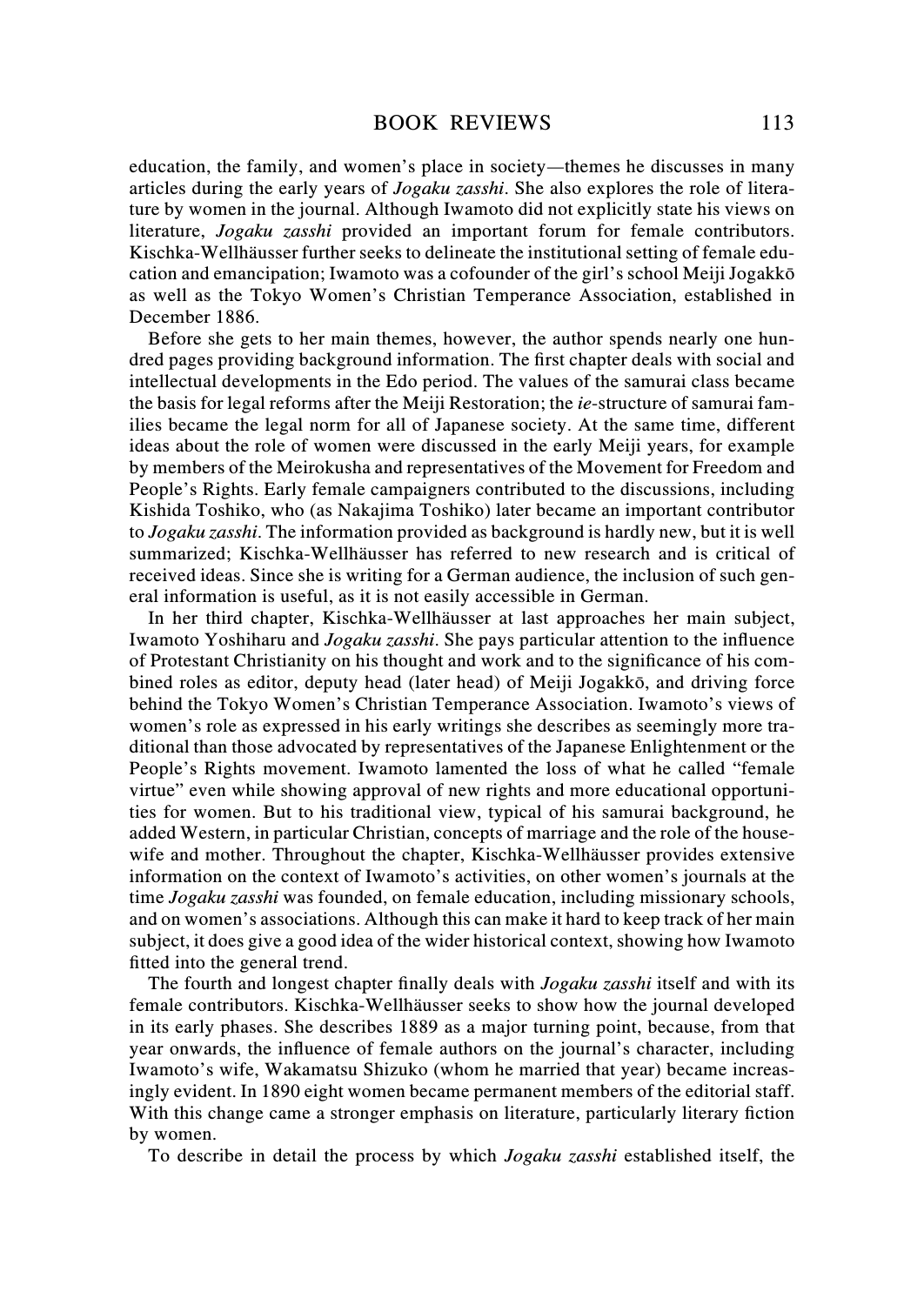author divides the period from 1885 to 1889 into five phases. The ten issues of the first phase, from 20 July to 8 December 1885, were similar to the journal's predecessor, Jogaku shinshi; discussions of women's role in society extolled traditional virtues, as well as offered practical advice on household matters and lessons in Japanese literature. But editorials discussing Western ideas and news about women in Japan and the world suggested a new tendency. This became more apparent from the eleventh issue (20 December), which marks the start of the second phase, with more articles by the editors and increased emphasis on education and social reform.

From the thirtieth issue (25 July 1886) the focus on reform and on debate about women's position in society became even more clear; contributors included prominent opinion leaders of the day, such as Katô Hiroyuki and Shimada Saburô. The third phase, in which the aim to enlighten and to educate is most apparent, ended abruptly with the journal's suspension following publication of the article "Adultery of the Nation" in issue 65 (25 May 1887). From the next issue (9 July 1887) the journal's shift in emphasis from reform to literary fiction becomes discernible with a new section entitled "Shôsetsu." Another new section was called "Foreign News about Women." In December 1887, the editor announced a reform of Jogaku zasshi, with a stronger focus on the discussion of female education and women's rights, but also with a greater variety of articles. Towards the end of this phase a clear trend can be seen towards literary fiction by women, both in contributions and in the themes of Iwamoto's editorials. This trend became even more striking with the next phase, introduced with the 160th issue (4 May 1889). Kischka-Wellhäusser describes later developments until 1894, after which date there were no more significant changes in the character of *Jogaku zasshi*. Generally, the years 1889 to 1894 are depicted as the journal's most successful period, but, as Kischka-Wellhäusser points out, little research has been done on the journal's last eleven years of alleged decline.

For Iwamoto's views on women, the author relies chiefly on his editorials between 1885 and 1888 (four of which are translated in the appendix). She discusses the different elements of his thought in detail and illustrates them with many quotes. Iwamoto's postulation of men's and women's equal worth and of a "natural" division of roles, with women's place being mainly in the home, was hardly new or original. But he also stressed women's importance as citizens and conceded that for some women work outside the home might be acceptable and desirable. The most important new element was Iwamoto's emphasis on the emotional content of the woman's sphere and his ideal of the Christian home centering on the nuclear family, with new family rituals, such as family meals. Another new and even radical element was Iwamoto's demand that men, rather than superficially clamoring for women's rights, should be willing to change their own way of thinking about women and to introduce fundamental reforms to improve the position of women. Iwamoto's ideal of women's education went beyond preparing females for their role in the home to include higher intellectual education in the sciences as well as the arts. His journal encouraged women's intellectual development. From the beginning it included contributions by women, among them essays by schoolgirls, often from Meiji Jogakkô, and articles by future writers, some whom Kischka-Wellhäusser introduces.

One point, which Kischka-Wellhäusser mentions in passing and which perhaps deserves more consideration by future researchers, is the attention devoted in the early issues of *Jogaku zasshi* to the question how men and women should associate in pub